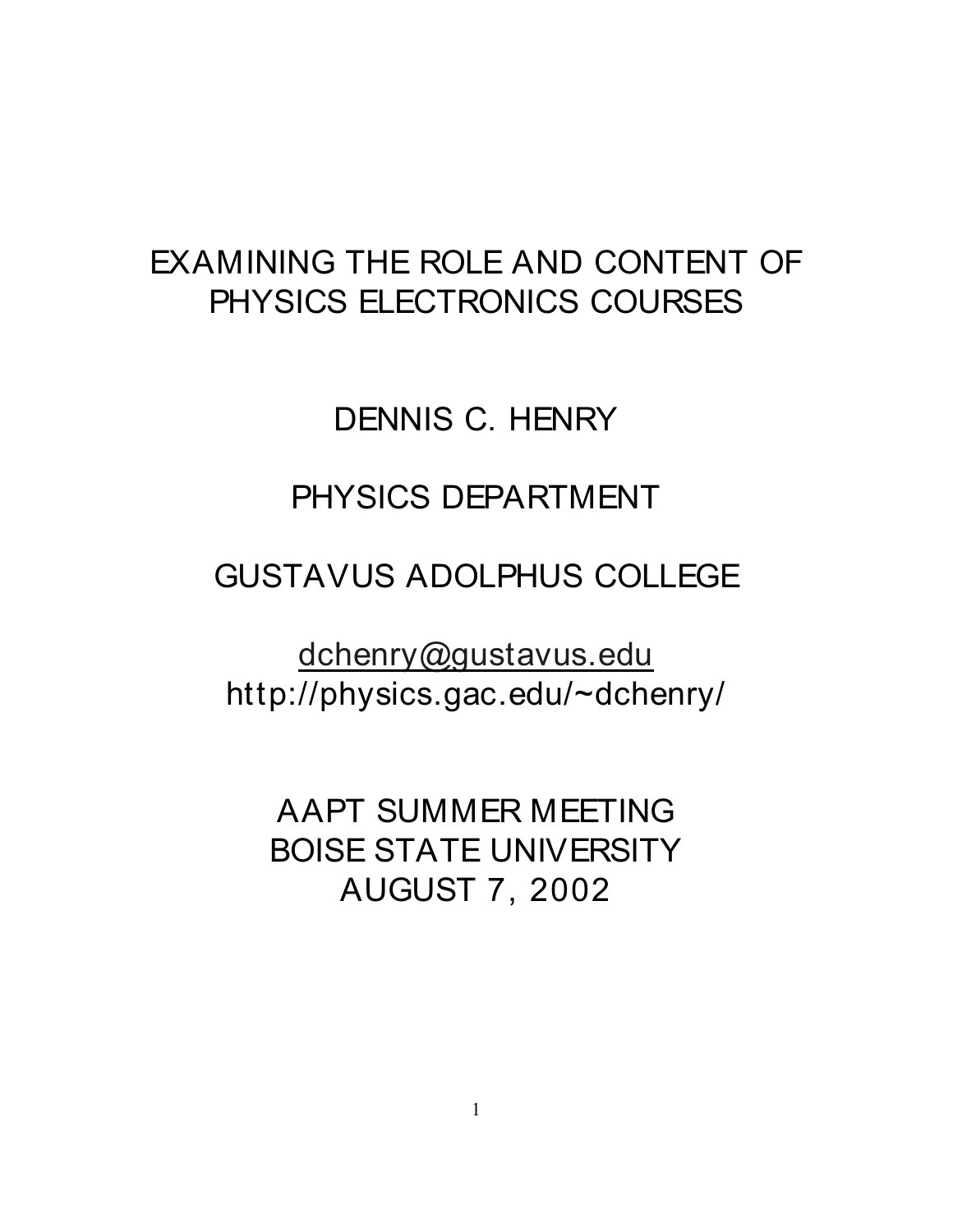#### Introduction

#### Scope of talk

- ! A few personal reflections ("How I got this way") [Not included below]
- ! How the electronics courses at Gustavus have been evolving
- ! Questions about electronics course objectives, content, and implementation
- Ten useful points from the practice of electromagnetic compatibility
- $\bullet$  Questions & discussion

#### How the electronics courses at Gustavus have been evolving

Dick Fuller hired me at Gustavus in 1979 with the charge to improve the labs and teach the two junior-year half-credit electronics and instrumentation courses, among many others. My first task was to pull together five lab stations from the rooms full of non-functioning test equipment. Of course, we had no technician, and the Dean paid me an overload to fix stuff.

I stayed with the Diefenderfer text through 1983, but its emphasis on discrete components was already becoming dated. Over the next decade, I used the texts by Higgins, Horowitz and Hill (in both editions), Fortney, Simpson, Diefenderfer & Holton's third edition, and Barnaal. In the late 1980's Chuck Niederriter and Steve Mellema got an NSF-CSIP grant to develop a required junioryear experimental modern physics lab to replace the lab component of the sophomore modern course. That required us to put the analog electronics half-course into the fourth semester, still with two lectures and one two-hour lab each week. The digital electronics half-course, with one lecture and one three-hour lab remained for juniors, and most students took both courses.

I found that Barnaal's book matched the level of our sophomore students (including the author's son) better than the other texts, although I did a lot of supplementing, and we had our own local lab manual. Iskipped the microprocessors chapters since we had a separate self-taught course using the Heathkit microprocessor trainer, until we dropped that course about 1990. Chuck and Steve were using various forms of BASIC with IEEE cards and meters in the experimental modern course, which has grown to include two three-hour labs and one or two lectures each week, in two sections.

In 1992 I received an NSF-ILI grant which, with our overmatch, brought us \$72K for 14 stations of new test equipment, including Tektronix 2212 scopes with attached Bubblejet printers, Leader function generators, and other equipment. The first course expanded to three lectures per week, and coverage was extended to digital logic, with a couple of lectures on electromagnetic interference issues. A required project was added to the second course.

In 1999, Tom Huber took over the sophomore electronics course, with a goal of including more digital topics, and he raised the lab to three hours per week. We offer two lab sections with enrollments of 8-12 each. That redevelopment has continued and he has tried the text by Storey, and the engineering book by Hambley, neither of which completely covers the mix of topics we agree we need. After considerable discussion and some compromises, we will add a fourth lecture this year to the first course, and cover more sequential logic and waveshaping. I am revising the second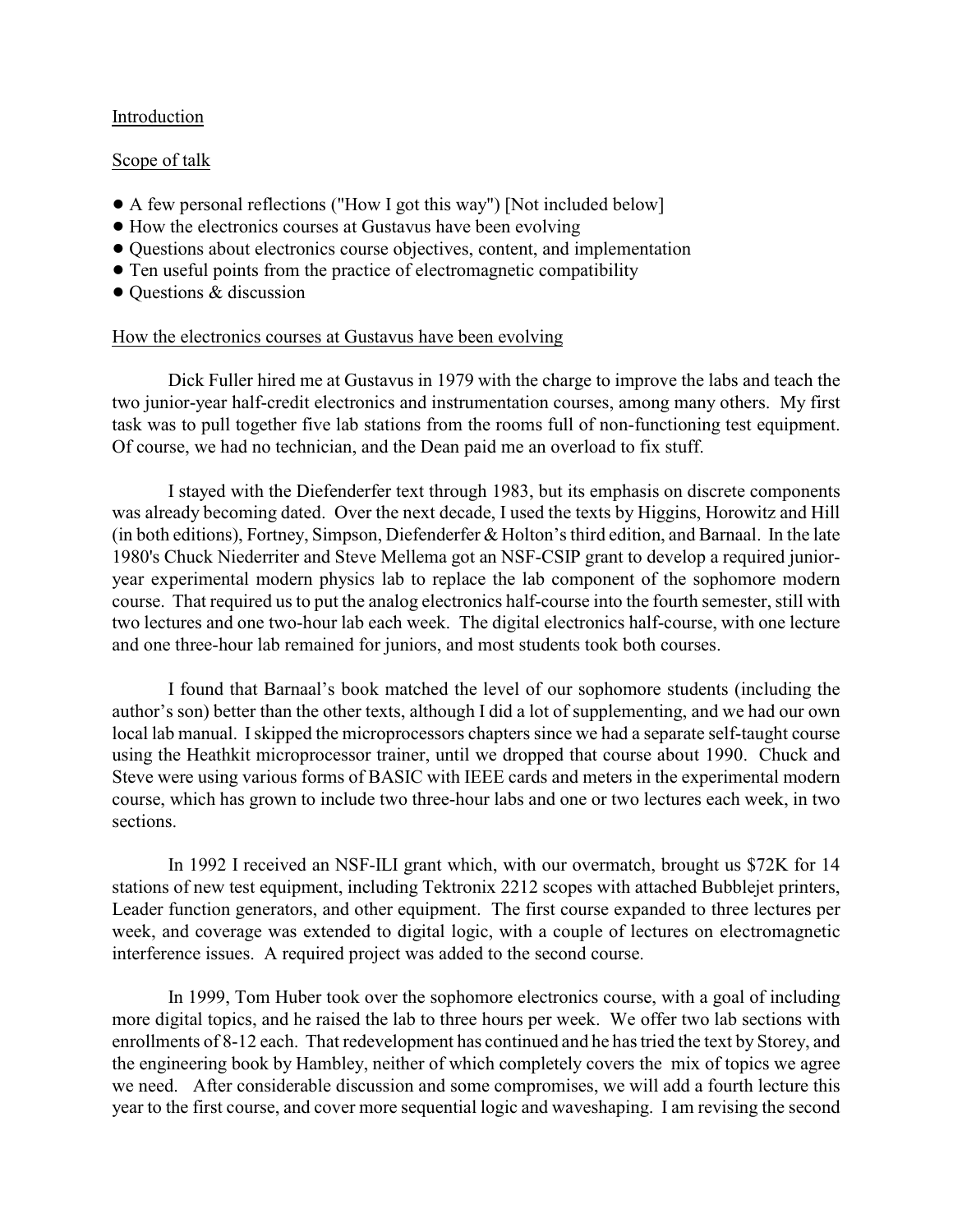half-course, which has treated mostly digital and advanced analog topics, to include some introduction to RF and other elective topics. This course has seen declining enrollments in recent years, and it will only be offered during our one-month January Term in alternate years, primarily for staffing reasons.

With mixed feelings, we have added three weeks of LabView at the beginning of our experimental modern course. We expect the students to build on that exposure and their prior introduction to waveshaping and one-shots in some of the following experiments that require computer data acquisition and control. It is very much a work-in-progress at this point.

Questions about electronics course objectives and content (in some order)

- 1. What is the course preparing students for, both locally and globally, both immediately and longterm?
- a) Other sequential lab courses
- b) Specific research groups or experiences
- c) Engineering B.S./M.S. and dual-degree options
- d) Degree requirements or electives
- 2. What background in circuits, laboratory methods, and calculus is assumed? This tends to peg the level and define the prerequisites.
- 3. What student groups will take the course?
- a) Physics majors and minors
- b) Pre-engineering students (perhaps included in the above)
- c) Computer science students
- d) Chemists, biologists, other sciences
- e) Communications, arts, etc.
- 4. What is the desired relative emphasis on circuits, devices, and instrumentation?
- 5. Are specific software packages (e.g. LabView, PSpice, Circuitmaker) or computer languages (Basic, C++) part of the course objectives, or are they necessary evils?
- 6. What kinds of background and priorities are desirable or required for the instructor? To what extent can the course(s) be taught well by more than one person?
- 7. What is the optimum (or possible) mix of course and lab time?
- 8. What available texts, lab manuals, and teaching materials can support the course objectives?
- 9. What is the laboratory space and equipment situation? Are there prospects for new equipment from local resources and/or external grants?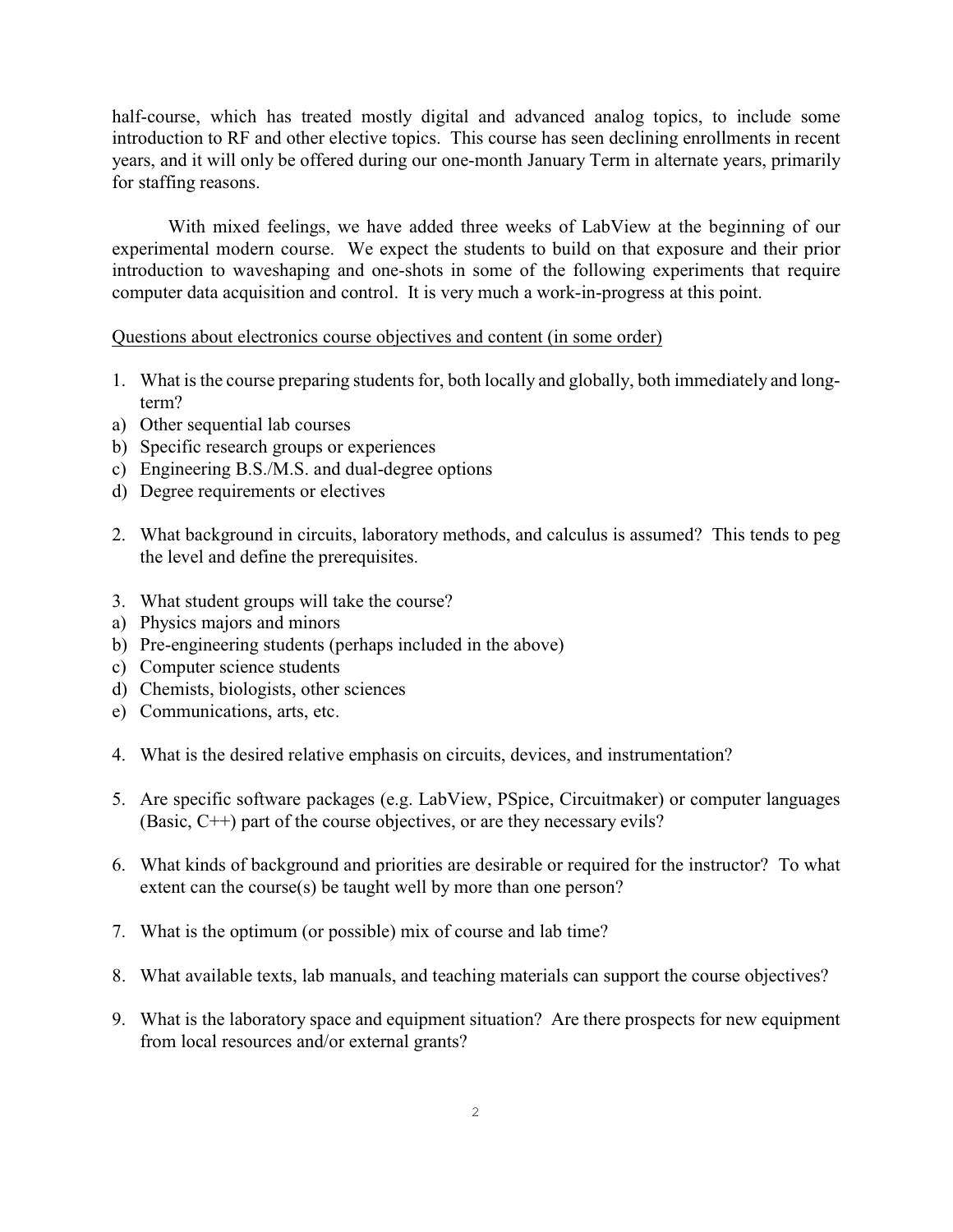- 10. Is there a technician or lab specialist to support the course? Can upper-level students assist in the labs?
- 11. What fraction of the specific concepts, circuits, devices, instruments, and software used in the course have long-lasting pedagogical value, and how much is temporary technology?
- 12. What is the relative emphasis on core topics versus electives?
- 13. What is the project component, if any?
- 14. Is there a historical or Liberal Arts component, by design or otherwise?
- 15. What courses, both inside and outside the department, overlap in topics or compete for the same students?

(If you can come to a consensus on all of these, you are very likely a one-person department.)

#### Ten useful points from the practice of electromagnetic compatibility

Basics and terms first:

- a) Coupling mechanisms between the source and the receptor are radiation and conduction. However, radiation doesn't necessarily mean plane waves, just coupling via E&M fields. We know this.
- b) EMC = Electromagnetic compatibility: A design objective or condition in which equipment is not affected by external noise sources, and is not itself a source of noise. "Thou shalt neither an emitter nor a susceptor be."
- c) The inverse of immunity is susceptibility.
- d) EMI = Electromagnetic interference
- e) RFI = Radio-frequency interference (10 kHz-3 GHz originally, but higher now)
- f) Grounding, filtering, and shielding are essential tools, but they must be applied carefully or they can be worse than useless.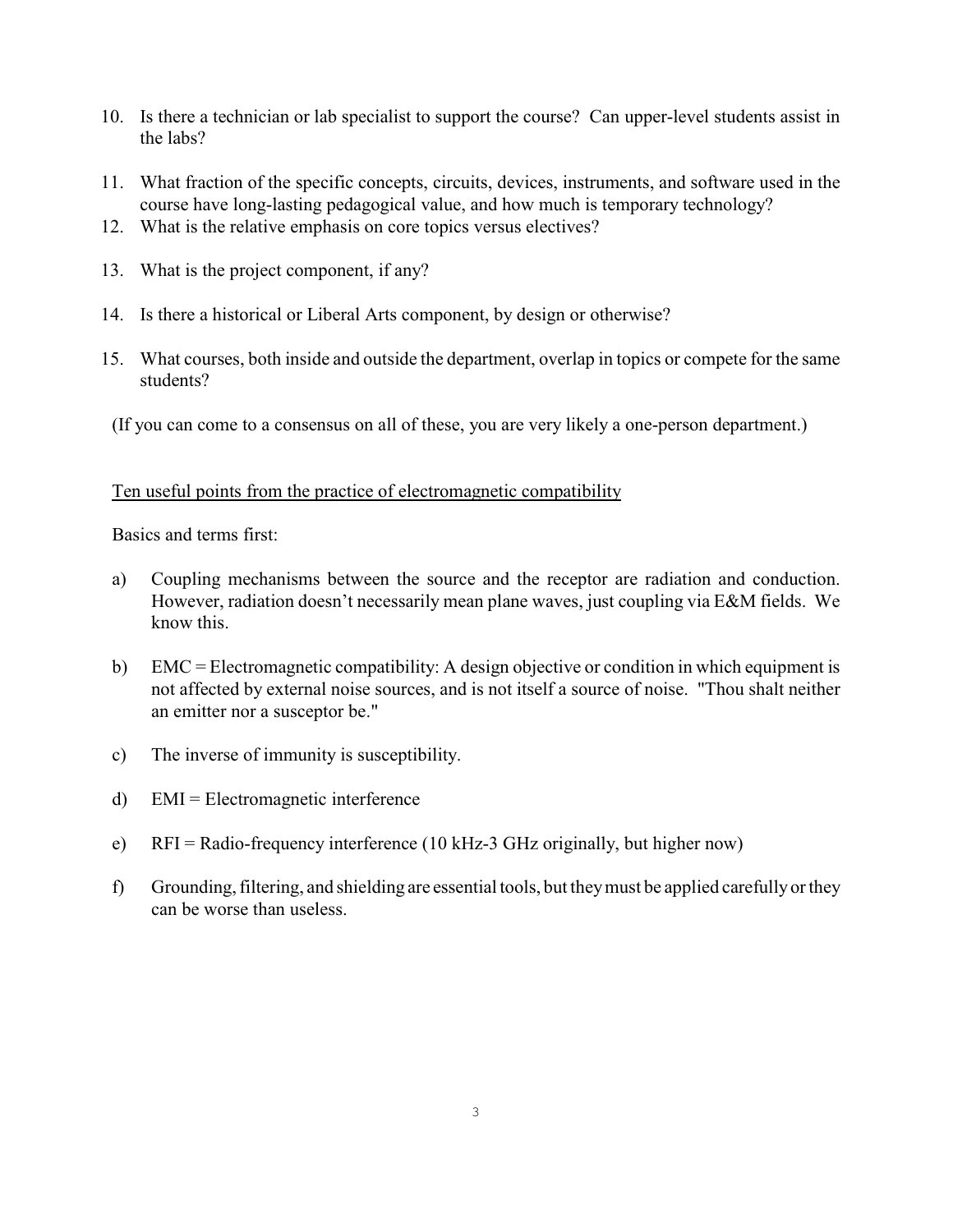1. Know your zone. The radiation zone (or far field) begins about  $\lambda/2\pi$  away from the source. Closer than this is the induction (near field) zone, in which the E and H fields must be treated separately. [Ott Fig. 6-3]



Figures reproduced from Noise Reduction Techniques in Electronic Systems (Second Edition), Henry W. Ott, copyright © 1988 by AT&T Bell Laboratories, by permission of John Wiley & Sons, Inc. [This book should be on the shelf of every experimental physicist who works with electronics or instrumentation.]

a) The wave impedance  $Z = E/H$  is a useful way of characterizing the fields from different sources at different frequencies and distances. [Ott Fig. 6-4]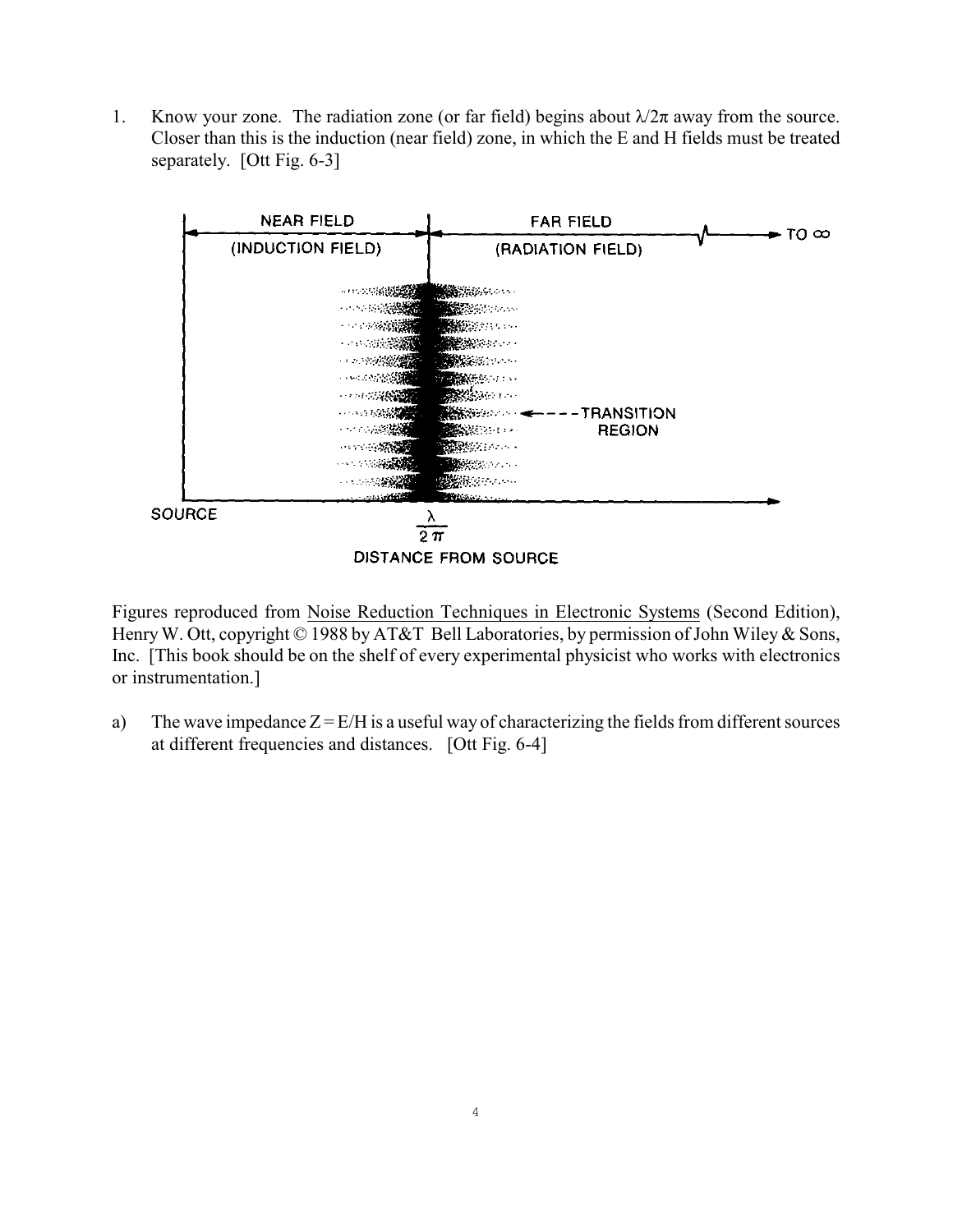

b) Other multipoles, if present, complicate the near-field case, but these have even faster fall-off with distance.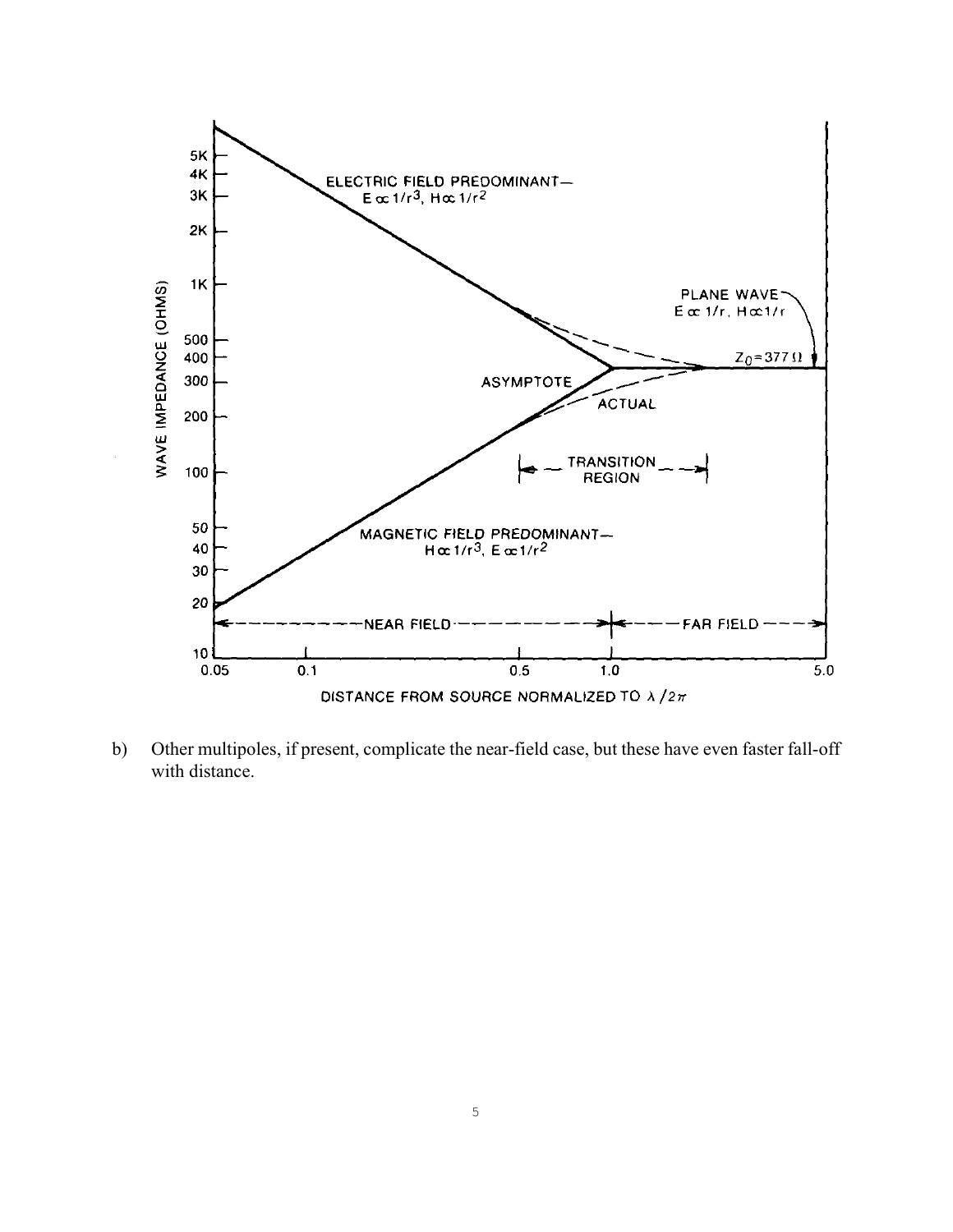- 2. Every wire, coil, circuit board trace, or shield aperture can be an antenna, for both radiated emissions and pickup.
- a) There are hidden schematics and antennas everywhere.
- b) When the length of a conductor or the maximum dimension of an aperture in a shield gets close to  $\lambda/20$ , there will be radiative emissions and coupling.
- c) Recall that digital signals have enormous concentrations of harmonics, and thus wavelengths much shorter than the fundamental.
- d) Consider an opening in a metal enclosure the size of a 3.5" floppy disk. [Ott Fig. 6-25]

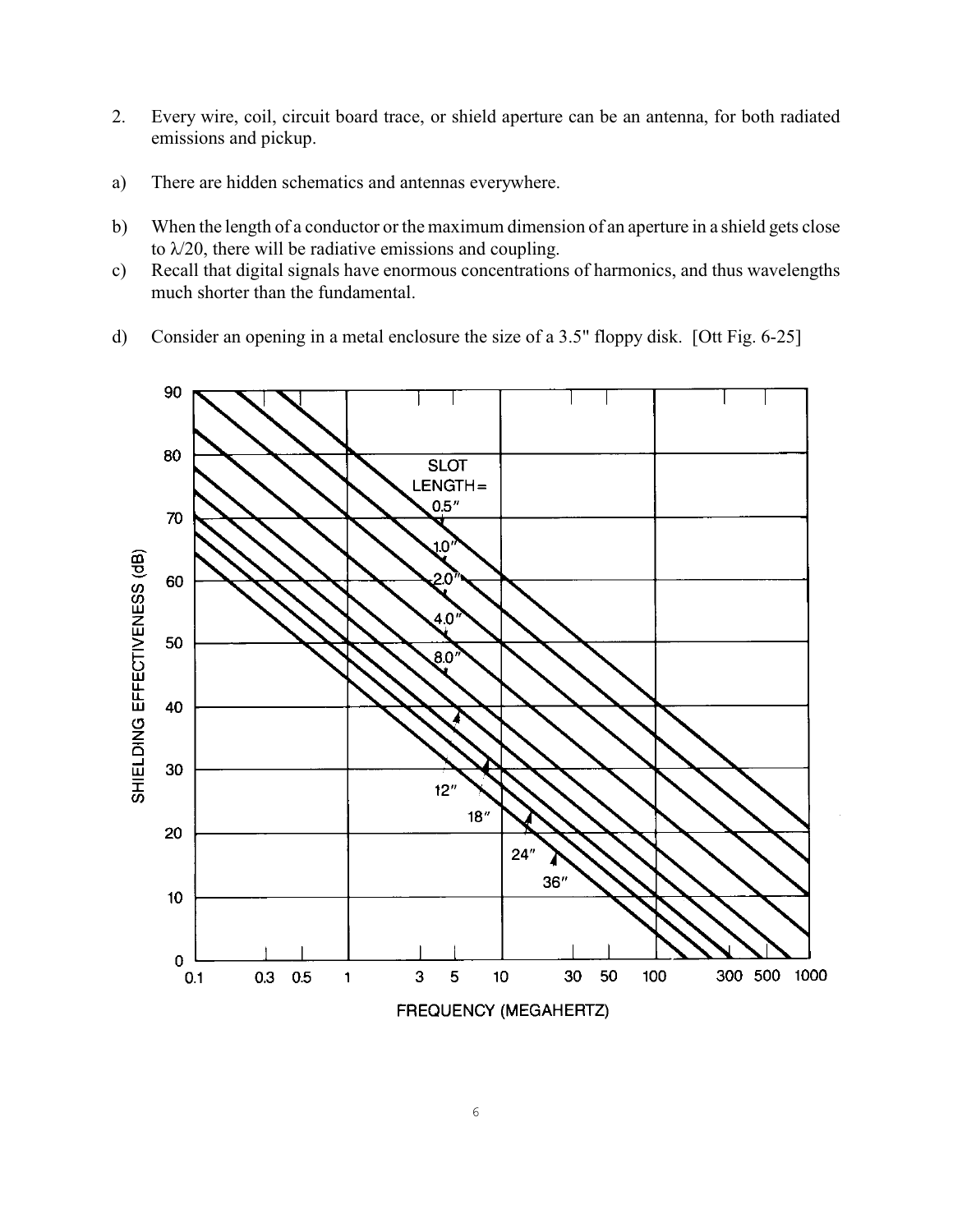3. Discrete components and connectors are all a combination of resistance, capacitance, and selfinductance. Capacitors resonate at surprisingly low frequencies (a few MHz) and then turn into inductors above there. Inductors turn into leaky capacitors (and antennas), and resistors tend to become inductors at higher frequencies. [Ott Figs. 5-1 and 5-2]



- 4. "Ground" means a lot of different things. An ideal ground point is a source or sink of any amount of current at any frequency, without having its potential changed. (There are no such creatures in captivity.)
- a) A signal ground is a low-impedance path for current to return to the source. Sources may be internal or external to the equipment.
- b) A safety ("green wire") ground is required by the National Electric Code in building wiring to provide a path for fault currents. Appliances with exposed chassis points require 3-prong plugs, per Underwriters Laboratory standards in the U.S.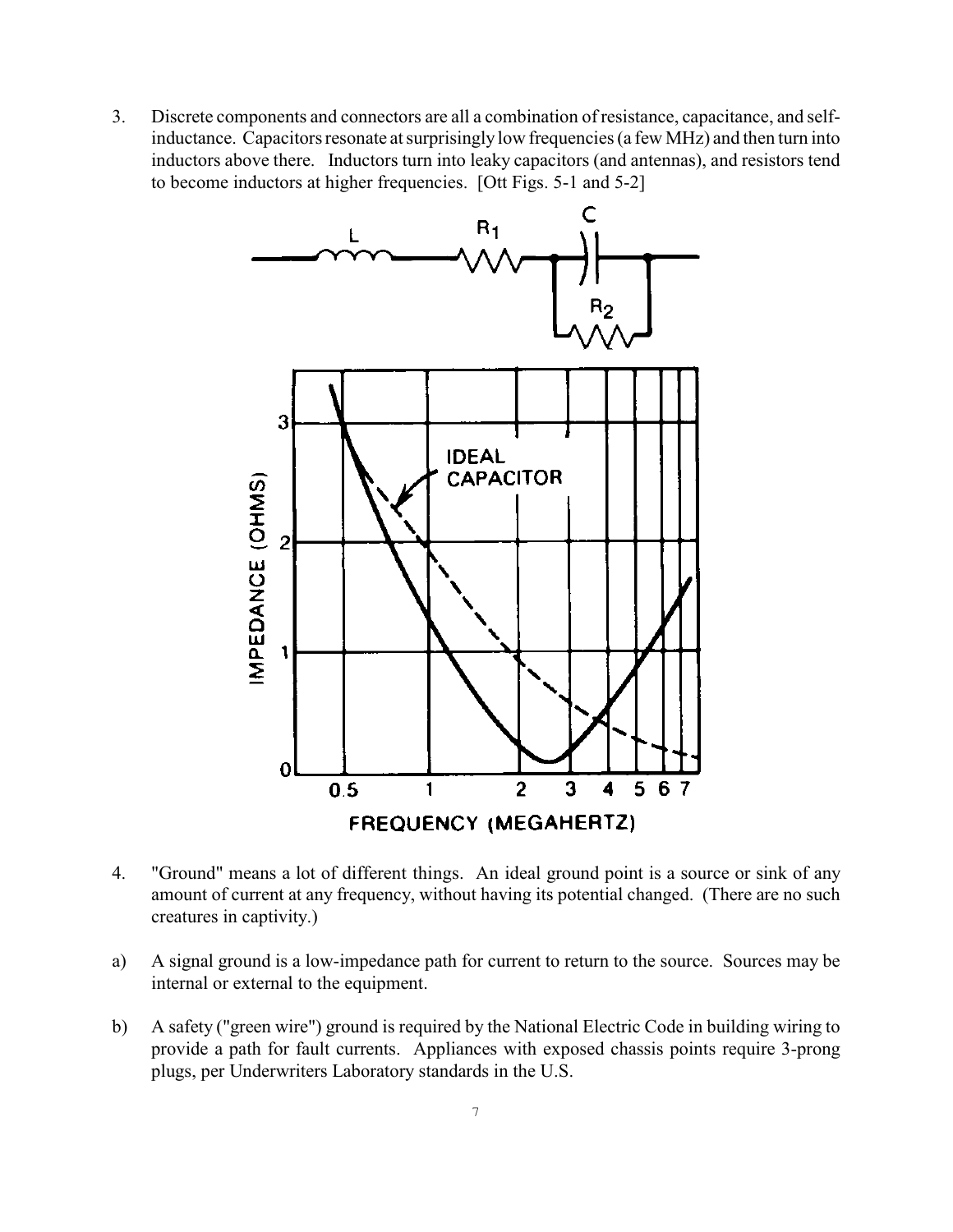- c) Signal grounds and safety grounds are applied for different reasons and rarely have the same characteristics.
- d) Guard wires and triaxial cable conductors are part of electrostatic shields and should not carry any current.
- 5. Signal grounding requirements:
- a) Good grounding for analog signals requires single-point grounds to avoid ground loops (with their antenna-like behavior), and to avoid voltage drops between common ground points (which act as noise voltages at inputs). [Ott Fig. 3-6]



This series-type arrangement is common practice for the third-wire (safety) grounds in building wiring. Potential differences of tens of millivolts between different grounded receptacles within the same room are common, particularly if some of the equipment has power-line leakages.

b) A better system, although it may require more wire and may add inductance, is the parallel-type of single-point grounding. [Ott Fig. 3-7]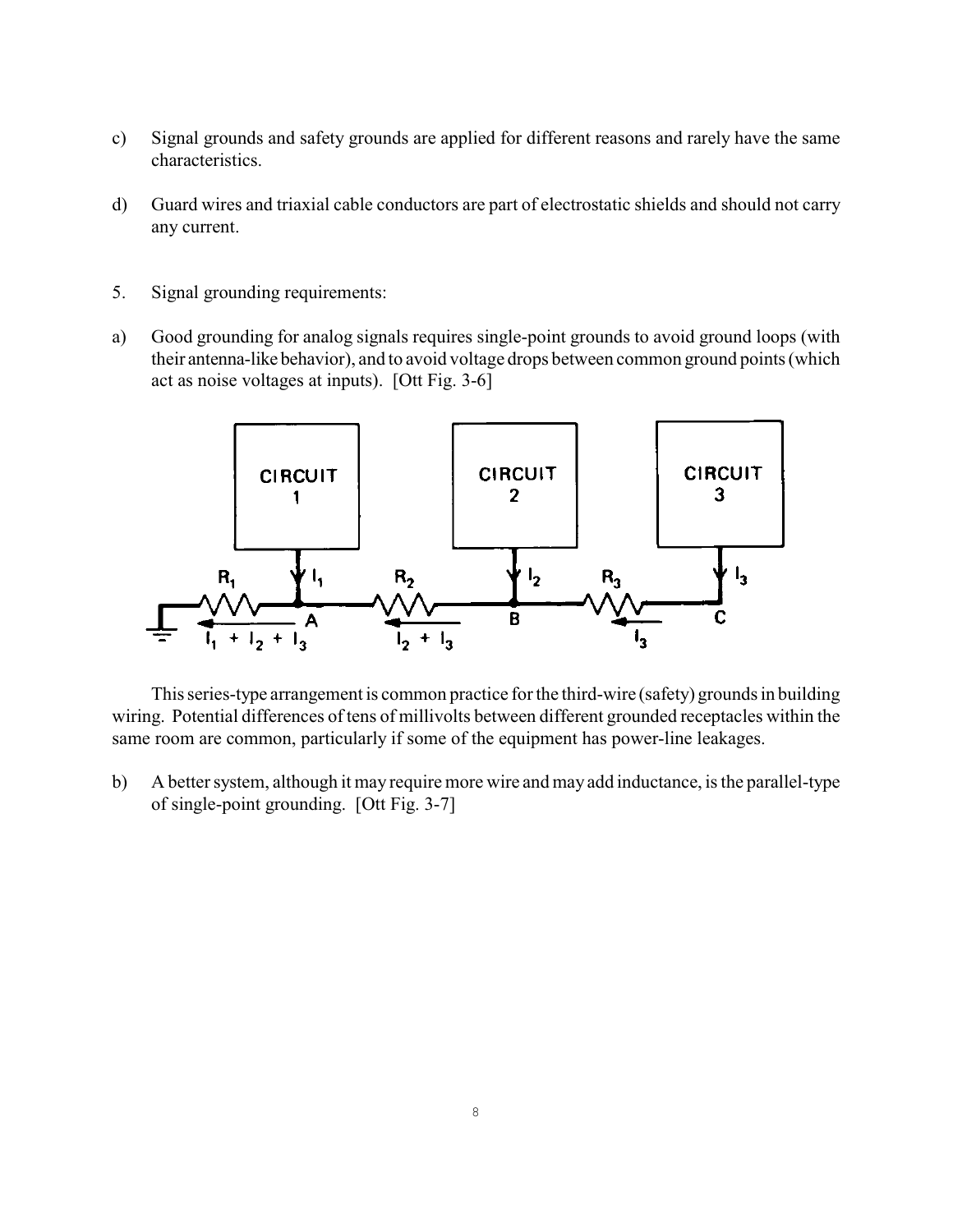

c) Good grounding for digital signals and high-frequency analog signals requires multipoint grounding so that wire inductance (and therefore impedance) for harmonics and transients remains low compared to other paths. For digital and RF circuits one need lots of short, fat ground connections. [Ott Fig. 3-8]

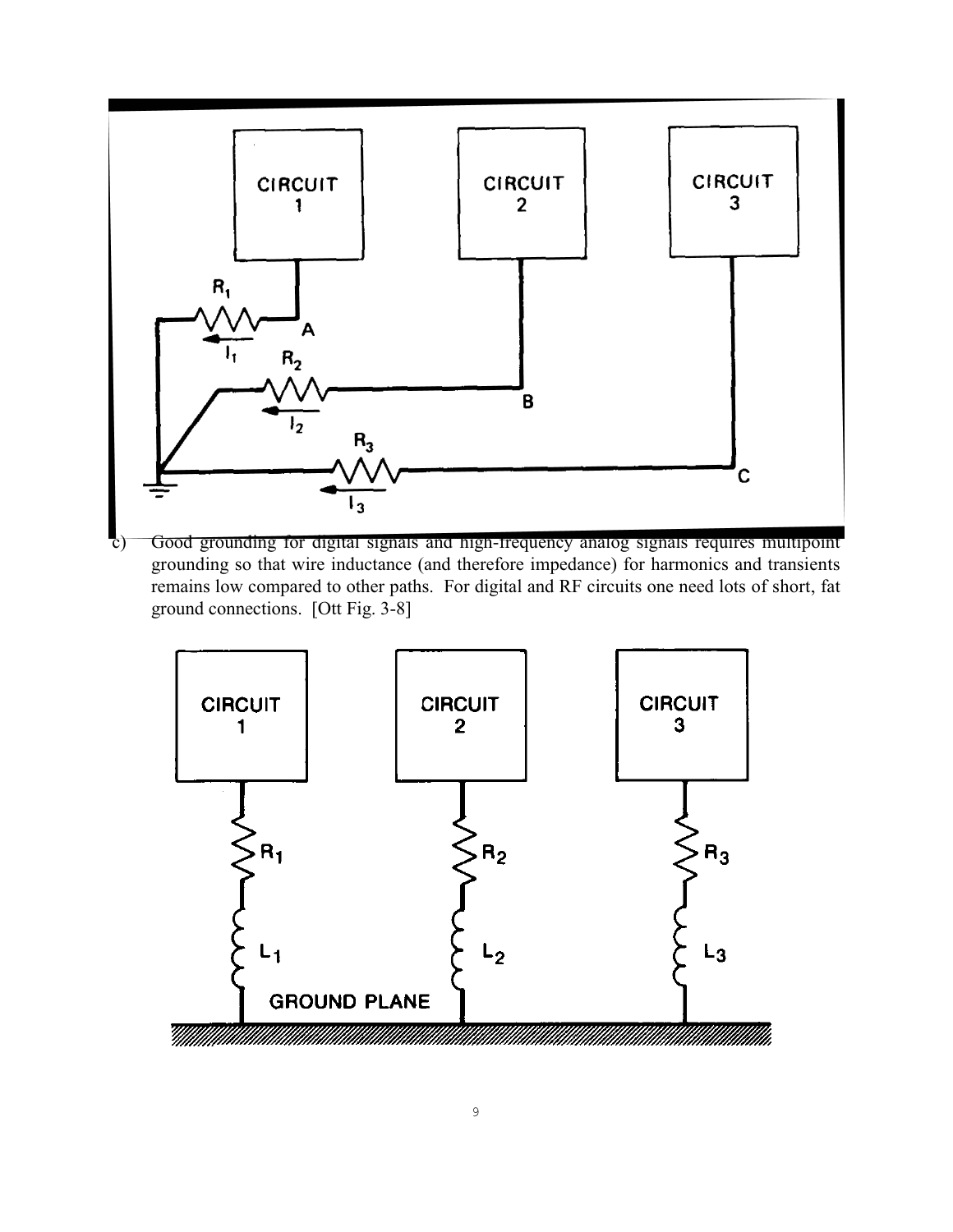d) Hybrid grounds can be used where both low and high-frequency grounds are needed. The grounding system below consists of three circuits connected by cables (whose inductance is present but not shown) and three capacitors. This hybrid behaves as a single-point ground at low frequencies and a multipoint ground at high frequencies (at least below the capacitors' selfresonance points.) Yes, it looks weird if you don't recognize the wiring inductance. But we often find small ceramic capacitors in parallel with large electrolytic capacitors to deal with the high effective series resistance of the latter. [Ott Fig. 3-9]



- 6. In an environment with both analog and digital sources and receptors, the most troublesome case is usually the combination of low-level analog inputs (where the physics is happening), which are being interfered with by radiative/field coupling from digital sources.
- a) Computers and microprocessors make terrible neighbors for analog, non-cable television receivers. So do induction furnaces and sputtering chambers. Recall the rich harmonic spectrum of rectangular signals, plasmas and arcs, and how sensitive (i.e. microvolts) communications receivers and instrument amplifiers are.
- b) Example: The old Apple II-series had a clock frequency of about 1 MHz. A shortwave receiver and antenna within 20 meters would pick up strong, modulated signals every MHz throughout the lower TV bands (50-80 MHz). For years, computer evesdropping made use of this unintended radiation. TEMPEST standards followed.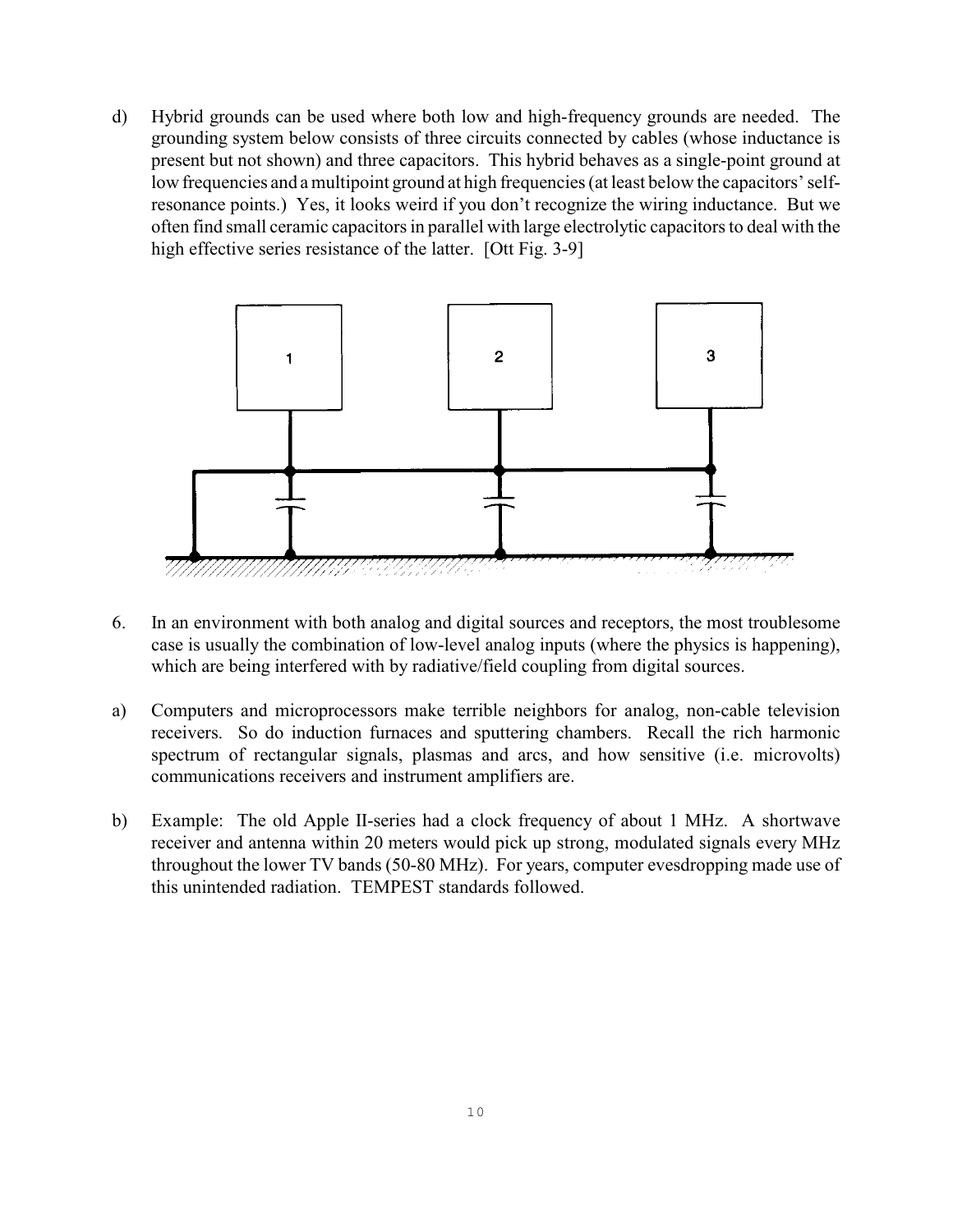- 7. Shielding effectiveness depends on the impedance of the shield relative to the wave or source impedance.
- a) Ideal shields transmit zero intensity. Both reflection and absorption mechanisms are at work in shields, but one or the other usually dominates in applications. Multiple reflections can contribute in thick shields. [Ott Fig. 6-15]



- b) Good conductors make good shields for E-field sources and plane waves. Recall that the skin effect limits the field penetration at high frequencies, but absorption still dominates in this range.
- c) Low-voltage, high-current (i.e. magnetic) sources in the near field present the greatest shielding challenge. Such shields must have both high permeability to enhance H-field "ducting", and high conductivity to enhance eddy-current absorption. The latter rises as sqrt(f), however. Traditional reflection is negligible in such cases. Hysteresis losses are a bonus in metals, but are the key mechanism in microwave absorbers. [Ott Fig. 6-16]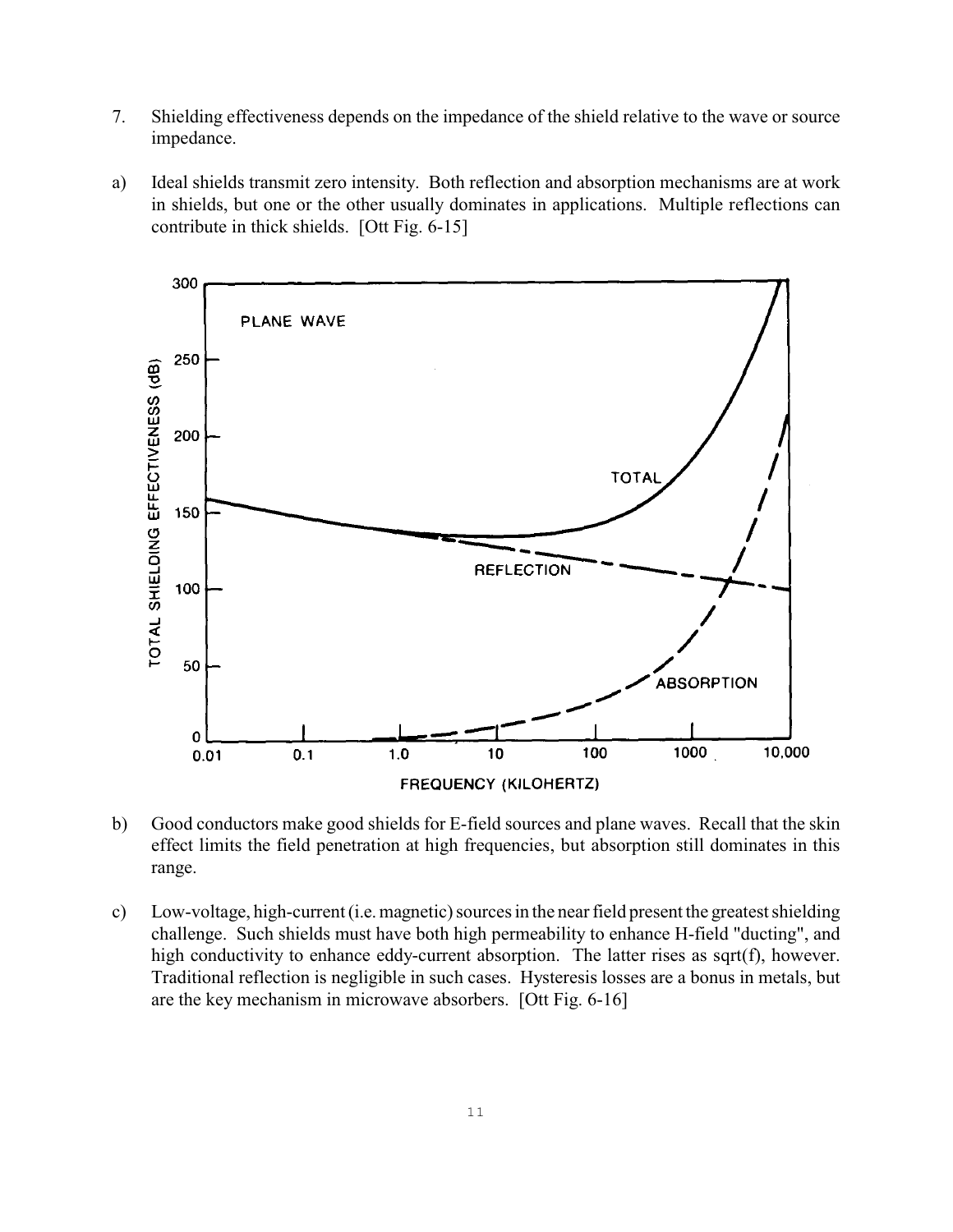

- 8. Filters are the chosen weapon for conducted noise. They work by absorbing or cancelling a part of the spectrum relative to some other part. We often teach something about the theory of high-pass, low-pass, bandpass, notch, passive, and active filters in introductory electronics courses. However, we rarely deal with commercial filters used to mitigate standard interference problems.
- a) A filter must be considered in relation to the impedance of its connections.
- b) A filter can become ineffective (or worse) when improperly installed, or used outside its frequency range. Recall the limitations of discrete components, and the behaviors of wires and circuit board traces.
- 9. Ferrites can be your friends. Do you know what that bulge in the cable to your CRT monitor or SCSI peripheral is? You know, the thing that looks like the cable snake swallowed a film cannister. Have you noticed the small beads on the wires to the contact brushes on an electric shaver or other motor? These are ferrites, used to block the conduction and emission or pickup by wires of radio-frequency noise.
- a) They are inert at DC and below about 1 MHz. The loss mechanism is hysteresis.
- b) The equivalent circuit is series RL, but the behavior is often non-linear in the MHz range in which they are used. [Ott Fig. 5-15 and Fig. 5-16 on next page]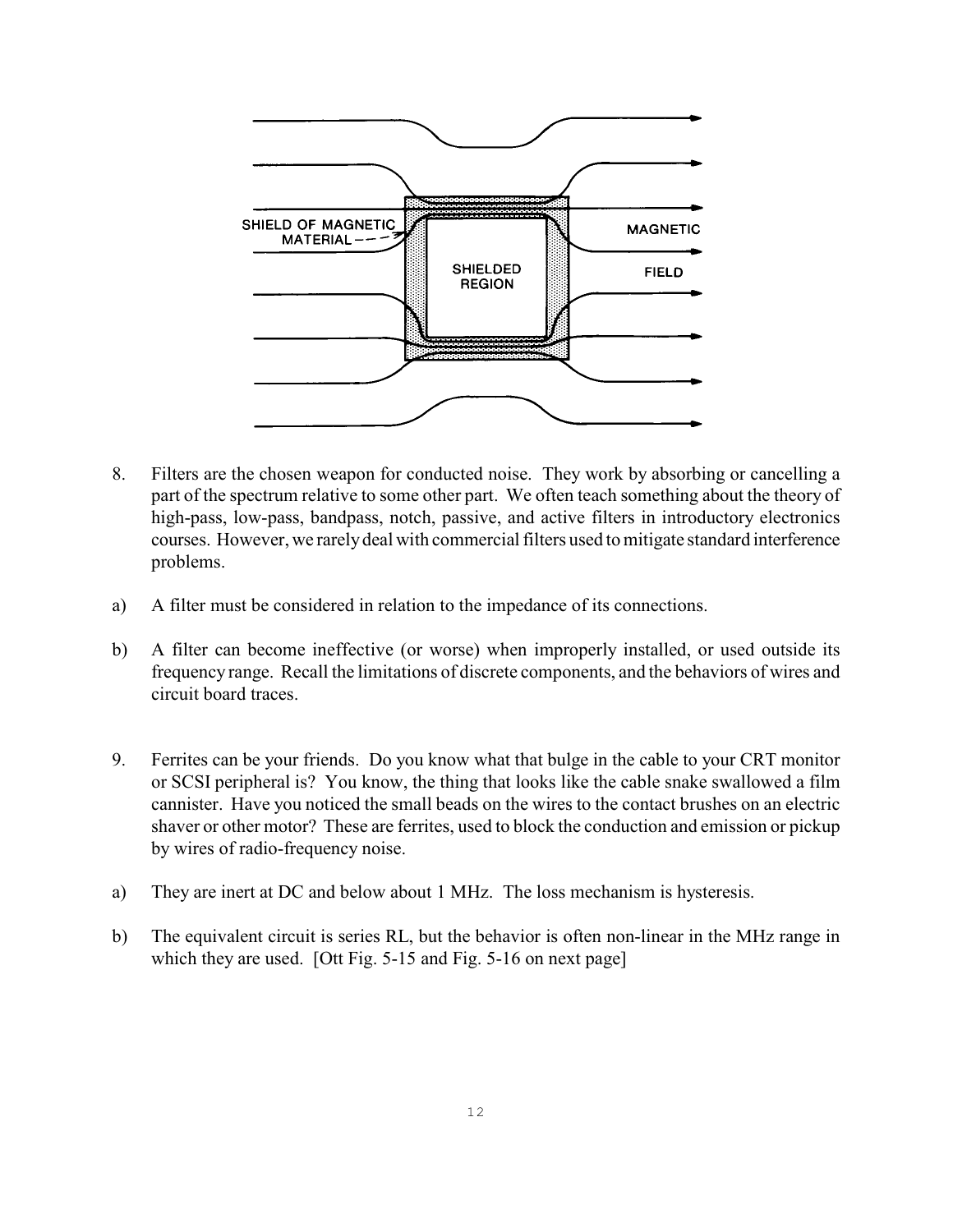

c) Ferrites are chosen for their attenuation over some frequency range, and may be combined to suit the need.



d) They are most often used in classic RFI situations. [Ott Fig. 5-17]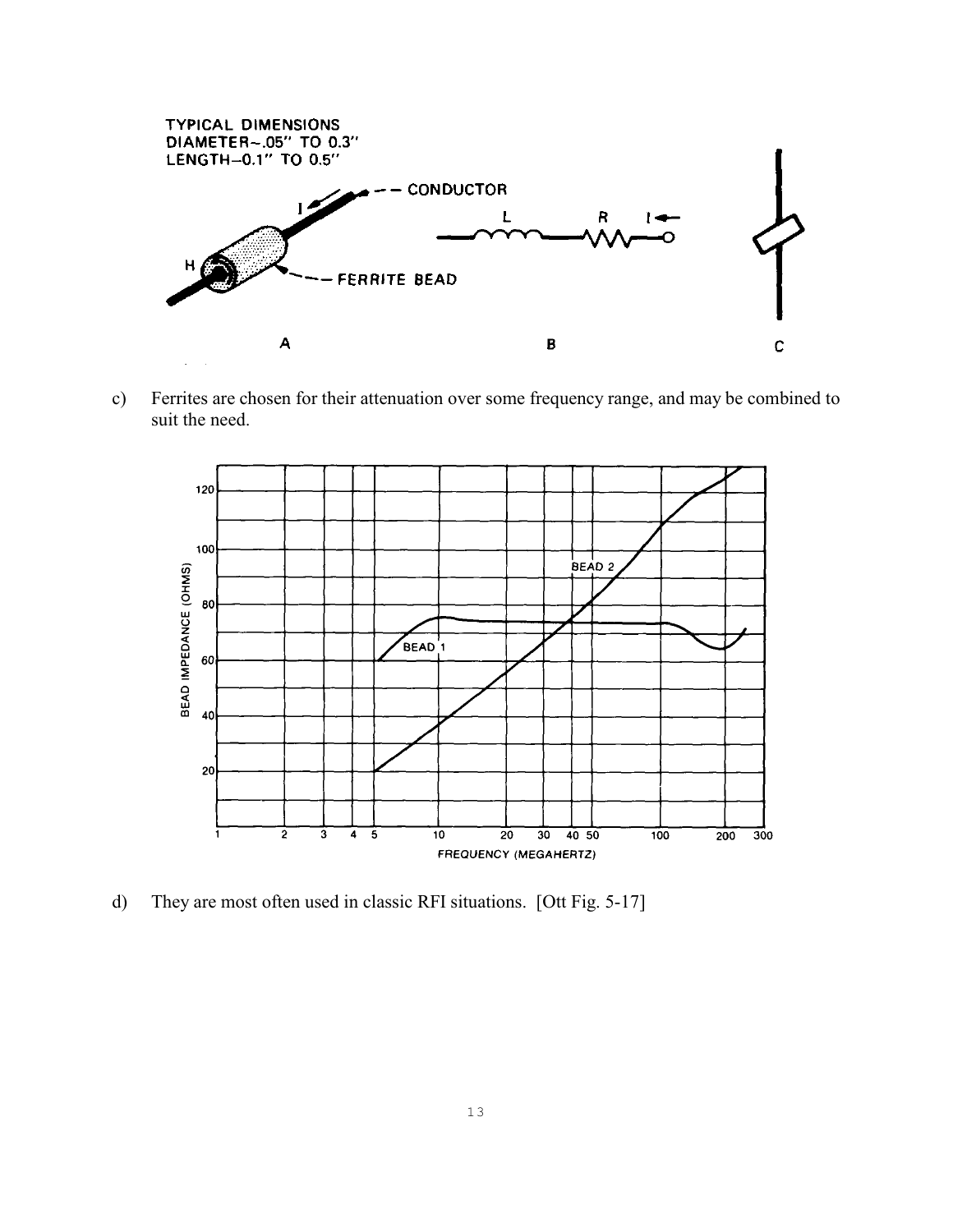

e) They may also be used to dampen "ringing" in digital circuits, or to kill off parasitic oscillations due to unintended feedback. [Ott Fig. 5-18]



- f) Irecently prescribed a dose offerrites to eliminate FM broadcast interference with the magnetic phono and microphone inputs of campus audio systems that were being interfered with by a very close 25 kilowatt commercial station. The station had been about 3 KW.
- g) Why were audio amplifiers acting as detectors and rectifying the FM signals? Non-linearities inherent in any active device will do this to some extent. We even picked up the signals strongly on simple AM crystal radios. Tuning had no effect.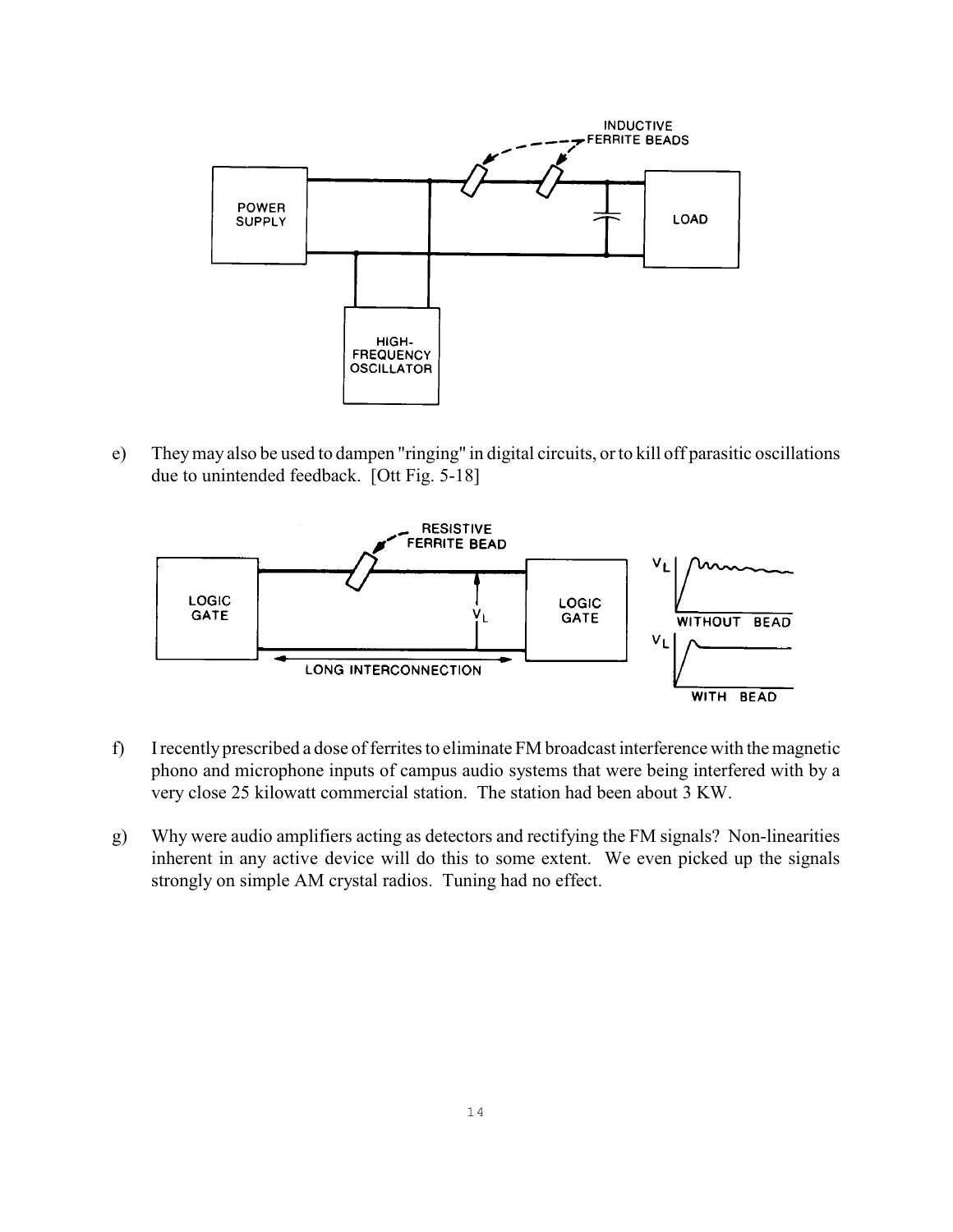- 10. In troubleshooting an interference problem in a cable-connected system that has amplifier inputs, try changing the impedance of the input circuit.
- a) If *lowering* the input impedance makes the problem *smaller*, the coupling is mainly via *E*fields. If *lowering* it makes the problem *worse*, the coupling is via *H*-fields. Pursue the sources and remedies accordingly.
- b) It pays to learn about the relative merits of shielded twisted-pair cable versus coaxial cable in specific situations. Ott reports tests using the following setup to measure the large differences in performance that arise depending on the many different ways of connecting the shields. [Ott Fig. 2-27]



c) In the cases below, the circuit was grounded at both ends, in various ways. Note that the frequency was 50 kHz, which is higher than that used in many test circuits in undergraduate labs. At lower frequencies, the shielding attenuation is even worse. [Ott Fig. 2-28]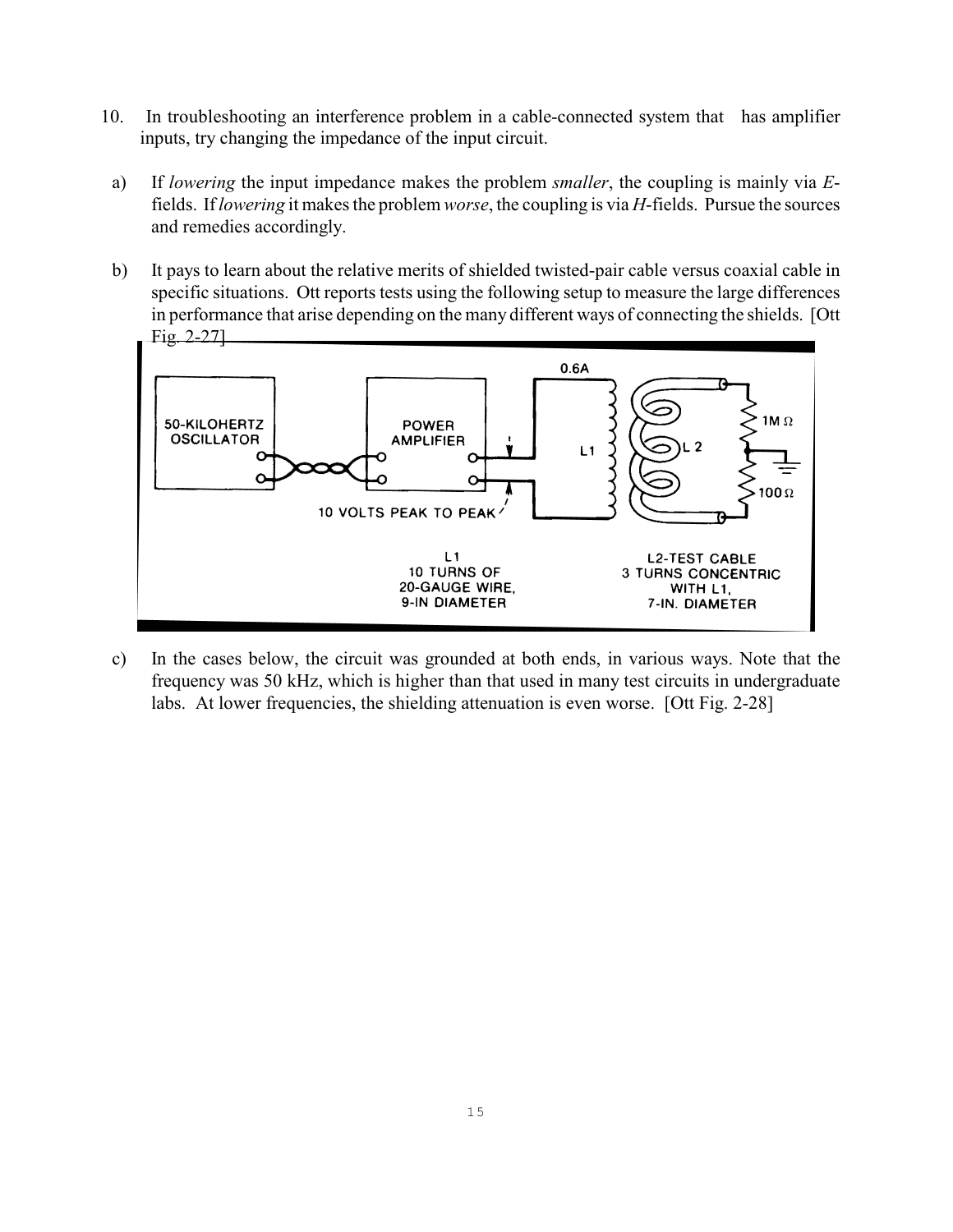